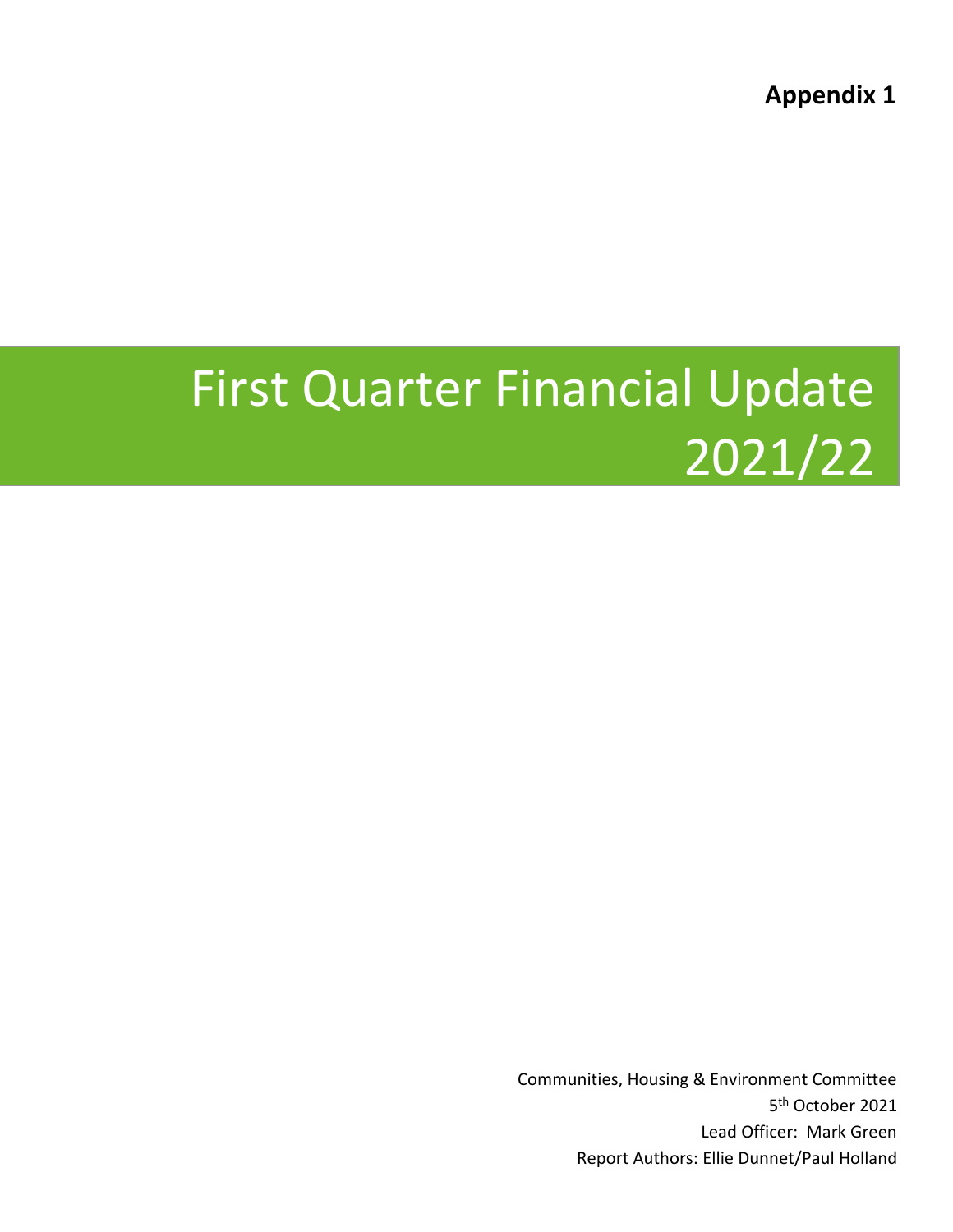### Contents

| <b>Part A: Executive Summary &amp; Overview</b> | Page 2 |
|-------------------------------------------------|--------|
| Part B: Revenue Budget Q1 2021/22               |        |
| Revenue Budget<br>B1)                           | Page 5 |
| Part C: Capital Budget Q1 2021/22               |        |
| Capital Budget<br>C1)                           | Page 9 |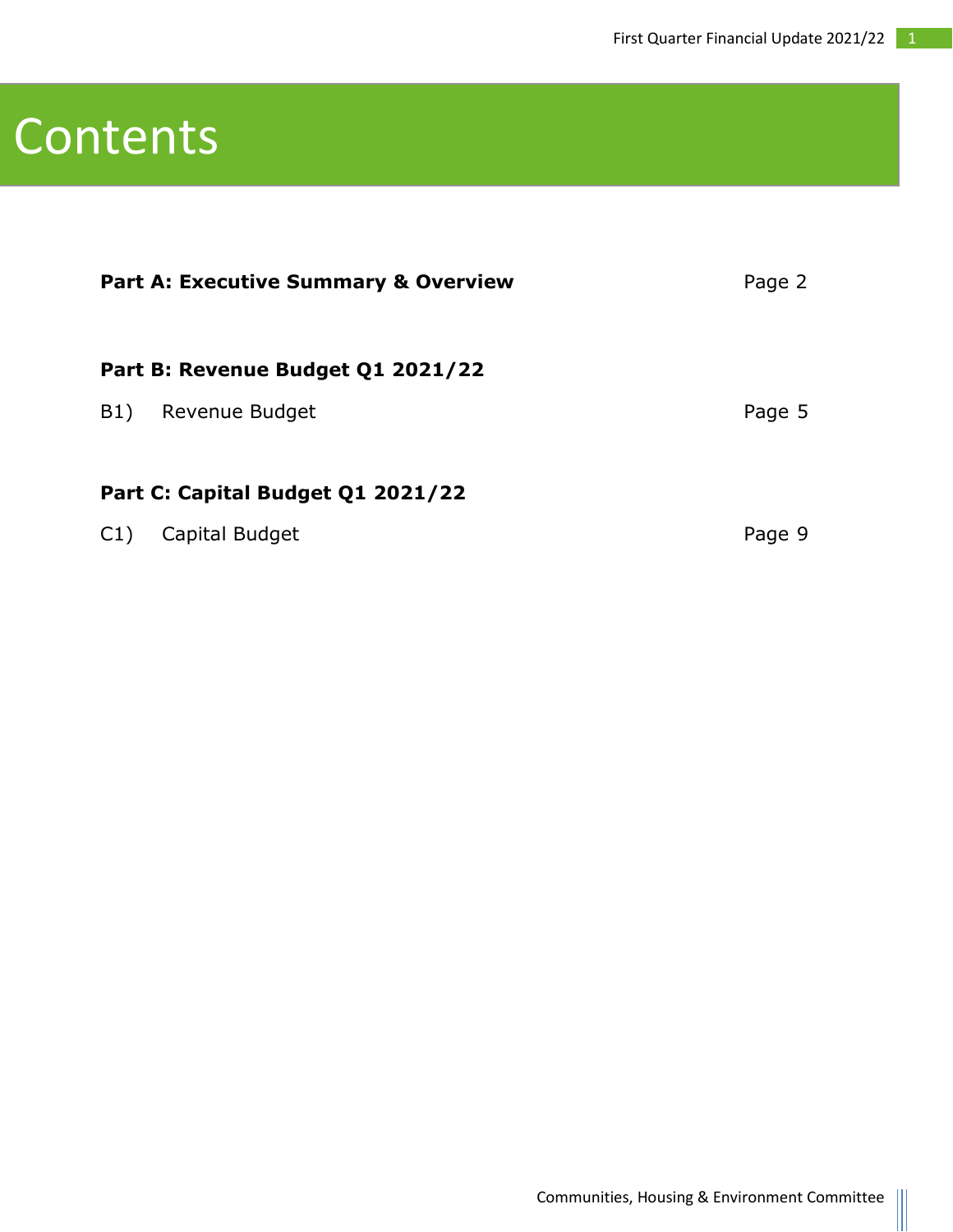

## Executive Summary & Overview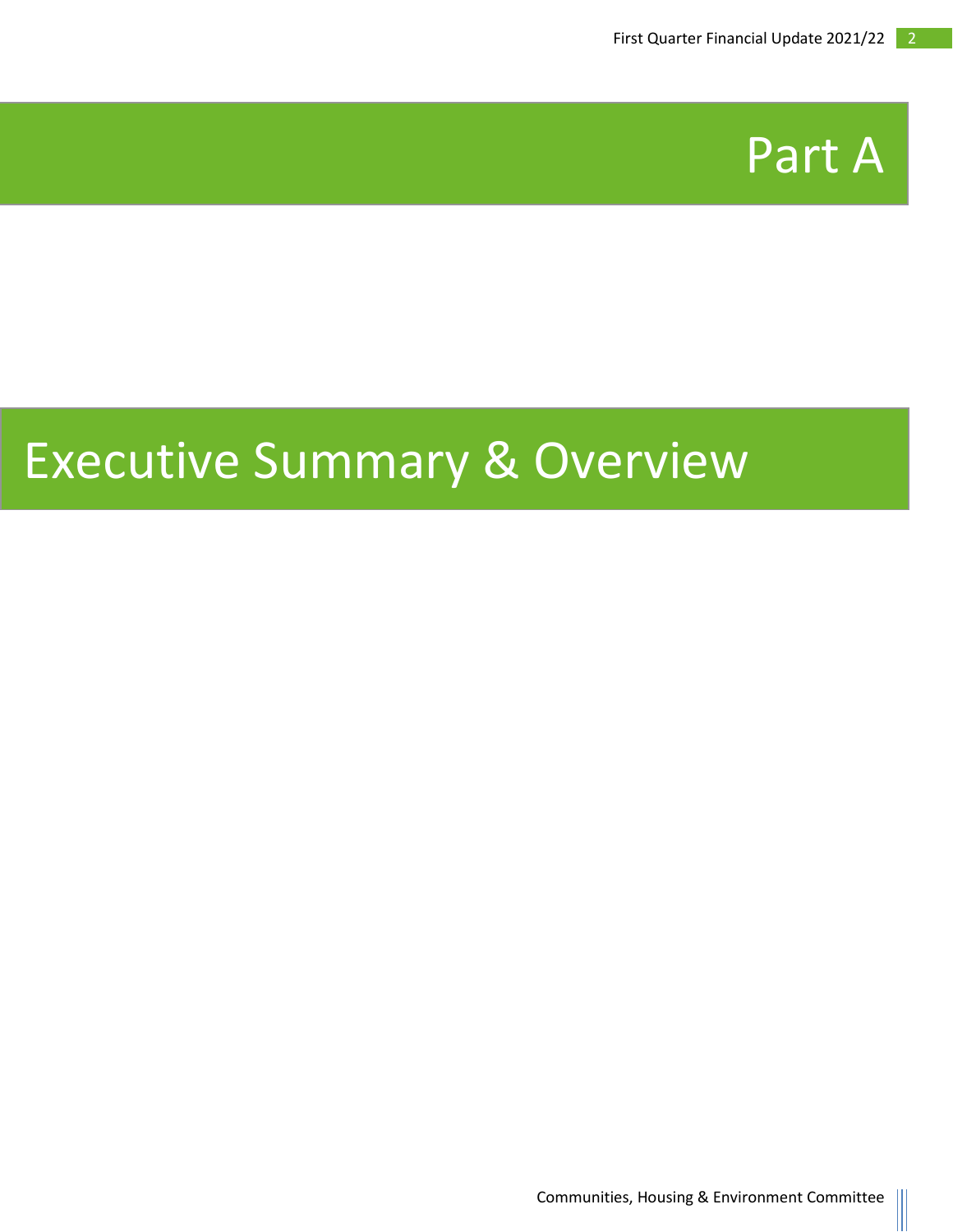This report provides members with the financial position as at 30 June 2021, covering activity for both the Council as a whole and this committee's revenue and capital accounts for the first quarter of 2021/22.

Members will be aware of the significant uncertainty in the 2021/22 budget estimates arising from the ongoing impact of the Covid-19 pandemic, both in relation to demands on the Council to respond and the speed of local economic recovery. Financial support from central government received during 2020/21 continues to support specific activities, and the unringfenced Covid-19 grant of £860,000 will be used to support recovery and renewal activities.

In addition, the Council will shortly be applying for the final round of funding under the government's sales, fees and charges compensation scheme covering income losses between April – June 2021 measured against the 2020/21 income budget. This is expected to be the final allocation of unringfenced Covid-19 funding from central government.

The headlines for Quarter 1 are as follows:

#### Part B: Revenue budget - Q1 2021/22

• Overall net expenditure at the end of Quarter 1 for the services reporting to this committee is -£0.350m, compared to the approved profiled budget of £0.209m, representing an underspend of £0.558m.

#### Part C: Capital budget - Q1 2021/22

• Capital expenditure at the end of Quarter 1 was £1.737m against a total budget of £27.166m. Forecast spend for the year is £10.848m.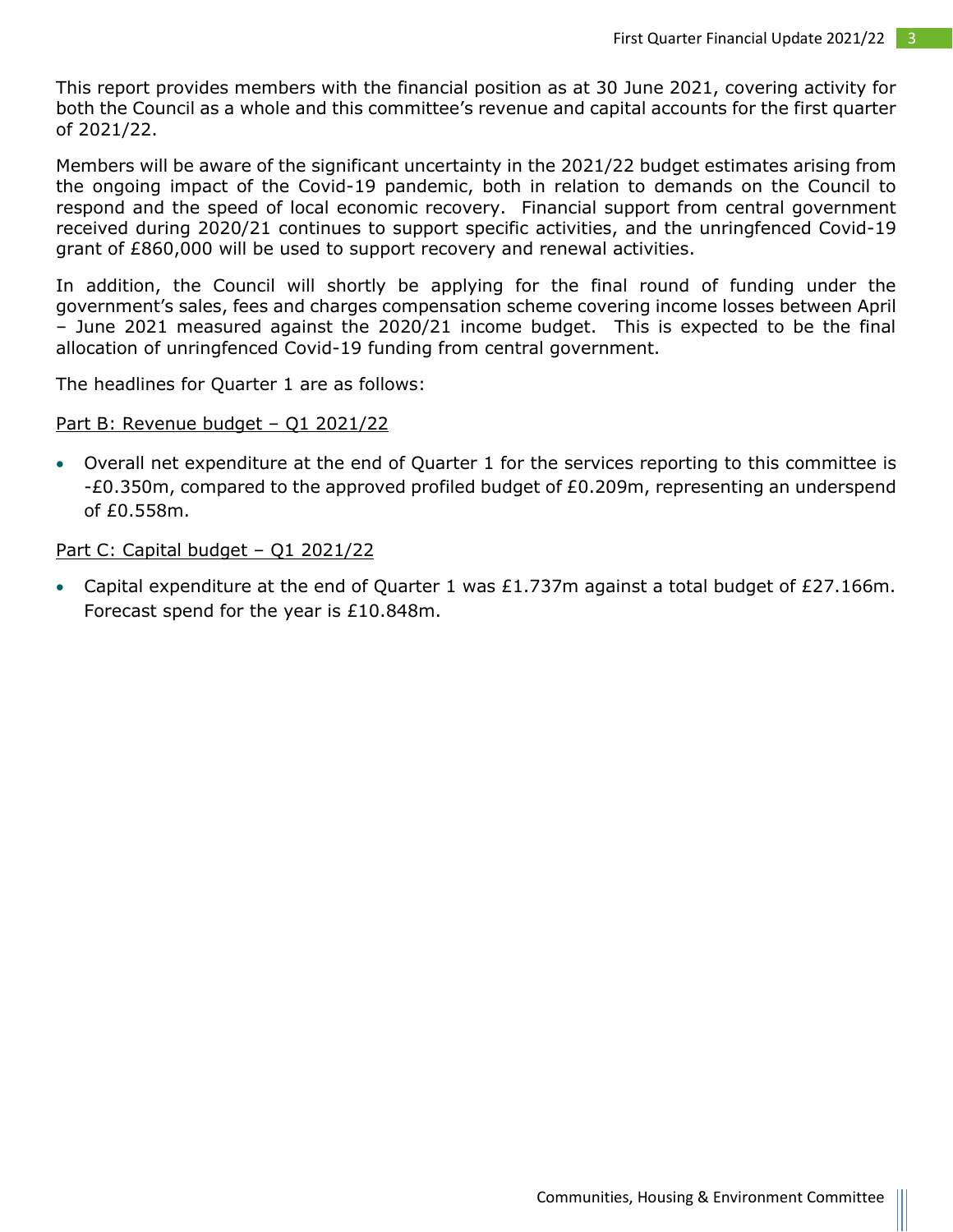

# First Quarter Revenue Budget 2021/22

•

Communities, Housing & Environment Committee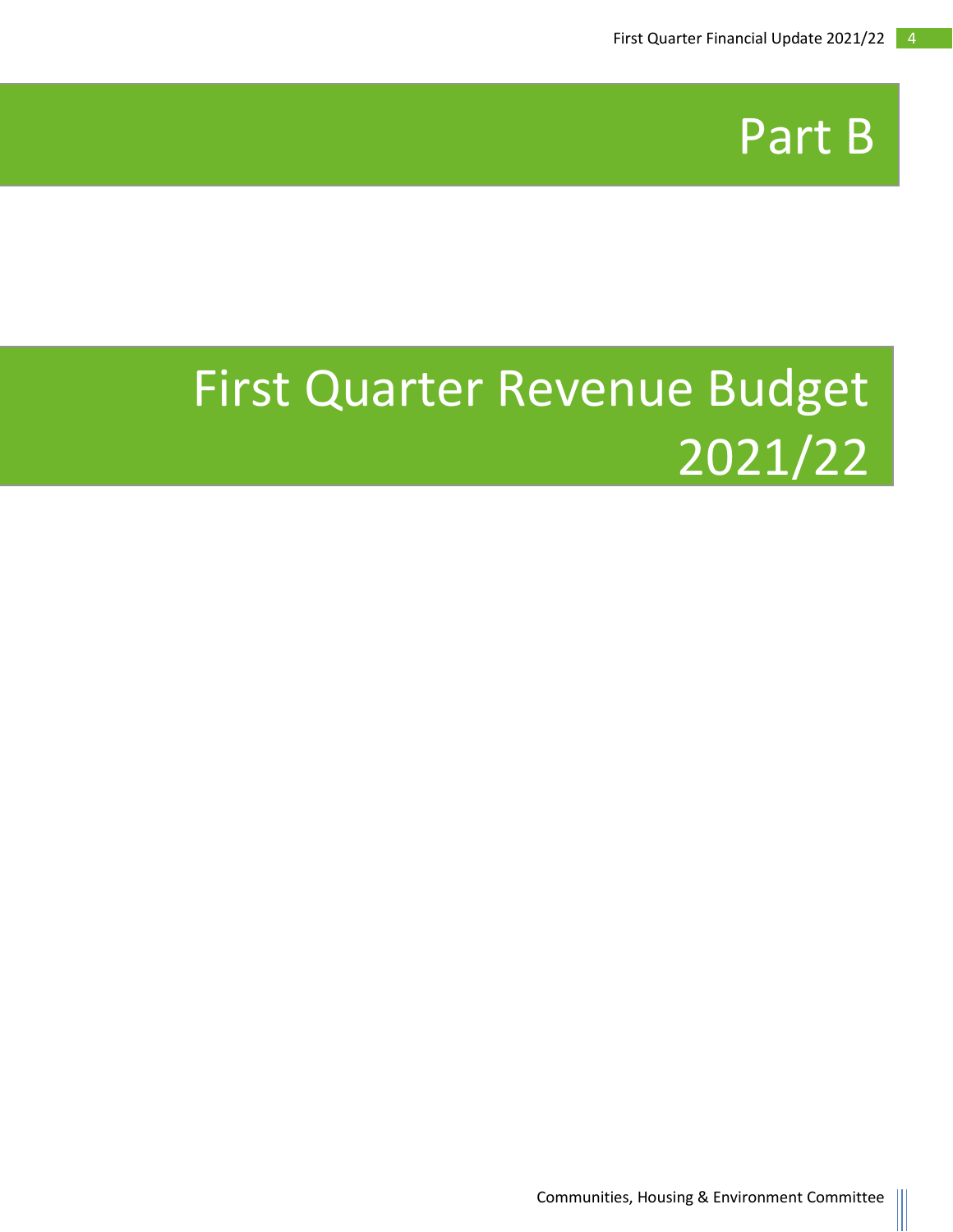### **B2) Revenue Budget**

B1.1 The table below provides a detailed summary on the budgeted net income position for CHE services at the end of Quarter 1. The financial figures are presented on an accruals basis (e.g. expenditure for goods and services received, but not yet paid for, is included).

| CHE Revenue Budget & Outturn - Quarter 1 |  |
|------------------------------------------|--|
|                                          |  |

| Variance<br>Approved<br><b>Forecast</b><br><b>Budget Budget to 30</b><br>31 March 31 March<br>for Year<br><b>June 2021</b><br>Variance<br>2022<br>2022<br><b>Cost Centre</b><br>Actual<br>£000<br>£000<br>£000<br>£000<br>£000<br>£000<br>258<br>218<br>969<br>Parks & Open Spaces<br>1,007<br>41<br>38<br>139<br>34<br>37<br>108<br>32<br>Playground Maintenance & Improvements<br>-3<br>37<br>5<br>5<br>37<br><b>Parks Pavilions</b><br>9<br>0<br>78<br><b>Mote Park</b><br>260<br>66<br>$-12$<br>260<br>0<br>Parks & Open Spaces Leisure Activities<br>$-2$<br>-0<br>-0<br>-0<br>-2<br>0<br>$-5$<br>Mote Park Leisure Activities<br>$-19$<br>-3<br>$-2$<br>$-19$<br>0<br>3<br>13<br>3<br>0<br>13<br>0<br>Allotments<br>5<br>45<br>30<br>66<br>40<br>36<br>Cemetery<br>$\overline{2}$<br>$-2$<br>National Assistance Act<br>-0<br>-0<br>-0<br>0<br>$-839$<br>$-171$<br>$-296$<br>125<br>$-919$<br>80<br>Crematorium<br>28<br>28<br><b>Community Safety</b><br>-8<br>-7<br>$-1$<br>0<br>PCC Grant - Building Safer Communities<br>$\mathbf 0$<br>$-16$<br>$-18$<br>$\overline{2}$<br>0<br>0<br>CCTV<br>77<br>5<br>77<br>1<br>4<br>0<br>8<br>32<br>0<br>8<br>32<br>0<br>Drainage<br>$-2$<br>$-5$<br>$\mathbf 1$<br>$-5$<br>0<br>$-1$<br>Licences<br>$\overline{2}$<br>$-63$<br>$-16$<br>$-18$<br>$-63$<br>0<br><b>Licensing Statutory</b><br>8<br>$\overline{2}$<br>$\overline{2}$<br>0<br>8<br>0<br><b>Licensing Non Chargeable</b><br>5<br>5<br>Dog Control<br>30<br>30<br>0<br>-0<br>9<br>$\mathbf 0$<br>Health Improvement Programme<br>10<br>9<br>10<br>0<br>$\overline{7}$<br>Pollution Control - General<br>8<br>13<br>13<br>-1<br>0<br>$\mathbf 0$<br>-0<br>0<br>0<br><b>Contaminated Land</b><br>1<br>$\mathbf{1}$<br>8<br>8<br>39<br>-0<br>39<br>0<br><b>Waste Crime</b><br>$-2$<br>9<br>3<br>1<br>9<br>0<br>Food Hygiene<br>4<br>1<br>$\mathbf 0$<br>$\mathbf 1$<br>Sampling<br>4<br>0<br>$-2$<br>$-3$<br>$\overline{2}$<br>Occupational Health & Safety<br>-6<br>0<br>-6<br>$\mathbf 0$<br>$\mathbf 0$<br>0<br><b>Infectious Disease Control</b><br>1<br>1<br>0<br>0<br>0<br>0<br><b>Noise Control</b><br>1<br>0<br>1<br>$-12$<br>-3<br>-3<br>$-12$<br><b>Pest Control</b><br>-0<br>0<br>5<br>49<br>43<br>197<br><b>Public Conveniences</b><br>197<br>0<br>$-5$<br>-61<br>$-17$<br>$-13$<br>-61<br>0<br>Licensing - Hackney & Private Hire<br>280<br>260<br>20<br>0<br><b>Street Cleansing</b><br>1,153<br>1,153<br>309<br>317<br>$-8$<br>0<br>1,245<br>1.245<br><b>Household Waste Collection</b><br>5<br>$-55$<br>$-21$<br>$-55$<br>$\pmb{0}$<br><b>Commercial Waste Services</b><br>$-16$<br>713<br>$-76$<br>$-74$<br>$-3$<br>713<br><b>Recycling Collection</b><br>0<br>26<br>Climate change<br>0<br>0<br>0<br>26<br>0<br>Community Hub<br>0<br>$-13$<br>-0<br>$-13$<br>0<br>0<br>0<br>3<br>Public Health - Obesity<br>0<br>$-3$<br>0<br>0<br>0<br>4<br>0<br>0<br>Public Health - Misc Services<br>-4<br>0<br>166<br>82<br>82<br>Grants<br>166<br>$\pmb{0}$<br>1<br>$\mathbf 2$<br><b>Delegated Grants</b><br>$\mathbf 1$<br>$\pmb{0}$<br>2<br>1<br>2<br>67<br>$-2$<br>130<br>65<br>$\pmb{0}$<br>Parish Services<br>130<br><b>General Fund Residential Properties</b><br>$-76$<br>$-19$<br>$-18$<br>$\mathbf{0}$<br>$-1$<br>$-76$ | (a) | (b) | (c) | (d) | e) | (f) | (g)             |
|---------------------------------------------------------------------------------------------------------------------------------------------------------------------------------------------------------------------------------------------------------------------------------------------------------------------------------------------------------------------------------------------------------------------------------------------------------------------------------------------------------------------------------------------------------------------------------------------------------------------------------------------------------------------------------------------------------------------------------------------------------------------------------------------------------------------------------------------------------------------------------------------------------------------------------------------------------------------------------------------------------------------------------------------------------------------------------------------------------------------------------------------------------------------------------------------------------------------------------------------------------------------------------------------------------------------------------------------------------------------------------------------------------------------------------------------------------------------------------------------------------------------------------------------------------------------------------------------------------------------------------------------------------------------------------------------------------------------------------------------------------------------------------------------------------------------------------------------------------------------------------------------------------------------------------------------------------------------------------------------------------------------------------------------------------------------------------------------------------------------------------------------------------------------------------------------------------------------------------------------------------------------------------------------------------------------------------------------------------------------------------------------------------------------------------------------------------------------------------------------------------------------------------------------------------------------------------------------------------------------------------------------------------------------------------------------------------------------------------------------------------------------------------------------------------------------------------------------------------------------------------------------------------------------------------------------------------------------------------------------------------------------------------------------------------------------------------------------------------------------------------------------------------------------------------------------------------------------------------------------------|-----|-----|-----|-----|----|-----|-----------------|
|                                                                                                                                                                                                                                                                                                                                                                                                                                                                                                                                                                                                                                                                                                                                                                                                                                                                                                                                                                                                                                                                                                                                                                                                                                                                                                                                                                                                                                                                                                                                                                                                                                                                                                                                                                                                                                                                                                                                                                                                                                                                                                                                                                                                                                                                                                                                                                                                                                                                                                                                                                                                                                                                                                                                                                                                                                                                                                                                                                                                                                                                                                                                                                                                                                                   |     |     |     |     |    |     | <b>Forecast</b> |
|                                                                                                                                                                                                                                                                                                                                                                                                                                                                                                                                                                                                                                                                                                                                                                                                                                                                                                                                                                                                                                                                                                                                                                                                                                                                                                                                                                                                                                                                                                                                                                                                                                                                                                                                                                                                                                                                                                                                                                                                                                                                                                                                                                                                                                                                                                                                                                                                                                                                                                                                                                                                                                                                                                                                                                                                                                                                                                                                                                                                                                                                                                                                                                                                                                                   |     |     |     |     |    |     |                 |
|                                                                                                                                                                                                                                                                                                                                                                                                                                                                                                                                                                                                                                                                                                                                                                                                                                                                                                                                                                                                                                                                                                                                                                                                                                                                                                                                                                                                                                                                                                                                                                                                                                                                                                                                                                                                                                                                                                                                                                                                                                                                                                                                                                                                                                                                                                                                                                                                                                                                                                                                                                                                                                                                                                                                                                                                                                                                                                                                                                                                                                                                                                                                                                                                                                                   |     |     |     |     |    |     |                 |
|                                                                                                                                                                                                                                                                                                                                                                                                                                                                                                                                                                                                                                                                                                                                                                                                                                                                                                                                                                                                                                                                                                                                                                                                                                                                                                                                                                                                                                                                                                                                                                                                                                                                                                                                                                                                                                                                                                                                                                                                                                                                                                                                                                                                                                                                                                                                                                                                                                                                                                                                                                                                                                                                                                                                                                                                                                                                                                                                                                                                                                                                                                                                                                                                                                                   |     |     |     |     |    |     |                 |
|                                                                                                                                                                                                                                                                                                                                                                                                                                                                                                                                                                                                                                                                                                                                                                                                                                                                                                                                                                                                                                                                                                                                                                                                                                                                                                                                                                                                                                                                                                                                                                                                                                                                                                                                                                                                                                                                                                                                                                                                                                                                                                                                                                                                                                                                                                                                                                                                                                                                                                                                                                                                                                                                                                                                                                                                                                                                                                                                                                                                                                                                                                                                                                                                                                                   |     |     |     |     |    |     |                 |
|                                                                                                                                                                                                                                                                                                                                                                                                                                                                                                                                                                                                                                                                                                                                                                                                                                                                                                                                                                                                                                                                                                                                                                                                                                                                                                                                                                                                                                                                                                                                                                                                                                                                                                                                                                                                                                                                                                                                                                                                                                                                                                                                                                                                                                                                                                                                                                                                                                                                                                                                                                                                                                                                                                                                                                                                                                                                                                                                                                                                                                                                                                                                                                                                                                                   |     |     |     |     |    |     |                 |
|                                                                                                                                                                                                                                                                                                                                                                                                                                                                                                                                                                                                                                                                                                                                                                                                                                                                                                                                                                                                                                                                                                                                                                                                                                                                                                                                                                                                                                                                                                                                                                                                                                                                                                                                                                                                                                                                                                                                                                                                                                                                                                                                                                                                                                                                                                                                                                                                                                                                                                                                                                                                                                                                                                                                                                                                                                                                                                                                                                                                                                                                                                                                                                                                                                                   |     |     |     |     |    |     |                 |
|                                                                                                                                                                                                                                                                                                                                                                                                                                                                                                                                                                                                                                                                                                                                                                                                                                                                                                                                                                                                                                                                                                                                                                                                                                                                                                                                                                                                                                                                                                                                                                                                                                                                                                                                                                                                                                                                                                                                                                                                                                                                                                                                                                                                                                                                                                                                                                                                                                                                                                                                                                                                                                                                                                                                                                                                                                                                                                                                                                                                                                                                                                                                                                                                                                                   |     |     |     |     |    |     |                 |
|                                                                                                                                                                                                                                                                                                                                                                                                                                                                                                                                                                                                                                                                                                                                                                                                                                                                                                                                                                                                                                                                                                                                                                                                                                                                                                                                                                                                                                                                                                                                                                                                                                                                                                                                                                                                                                                                                                                                                                                                                                                                                                                                                                                                                                                                                                                                                                                                                                                                                                                                                                                                                                                                                                                                                                                                                                                                                                                                                                                                                                                                                                                                                                                                                                                   |     |     |     |     |    |     |                 |
|                                                                                                                                                                                                                                                                                                                                                                                                                                                                                                                                                                                                                                                                                                                                                                                                                                                                                                                                                                                                                                                                                                                                                                                                                                                                                                                                                                                                                                                                                                                                                                                                                                                                                                                                                                                                                                                                                                                                                                                                                                                                                                                                                                                                                                                                                                                                                                                                                                                                                                                                                                                                                                                                                                                                                                                                                                                                                                                                                                                                                                                                                                                                                                                                                                                   |     |     |     |     |    |     |                 |
|                                                                                                                                                                                                                                                                                                                                                                                                                                                                                                                                                                                                                                                                                                                                                                                                                                                                                                                                                                                                                                                                                                                                                                                                                                                                                                                                                                                                                                                                                                                                                                                                                                                                                                                                                                                                                                                                                                                                                                                                                                                                                                                                                                                                                                                                                                                                                                                                                                                                                                                                                                                                                                                                                                                                                                                                                                                                                                                                                                                                                                                                                                                                                                                                                                                   |     |     |     |     |    |     |                 |
|                                                                                                                                                                                                                                                                                                                                                                                                                                                                                                                                                                                                                                                                                                                                                                                                                                                                                                                                                                                                                                                                                                                                                                                                                                                                                                                                                                                                                                                                                                                                                                                                                                                                                                                                                                                                                                                                                                                                                                                                                                                                                                                                                                                                                                                                                                                                                                                                                                                                                                                                                                                                                                                                                                                                                                                                                                                                                                                                                                                                                                                                                                                                                                                                                                                   |     |     |     |     |    |     |                 |
|                                                                                                                                                                                                                                                                                                                                                                                                                                                                                                                                                                                                                                                                                                                                                                                                                                                                                                                                                                                                                                                                                                                                                                                                                                                                                                                                                                                                                                                                                                                                                                                                                                                                                                                                                                                                                                                                                                                                                                                                                                                                                                                                                                                                                                                                                                                                                                                                                                                                                                                                                                                                                                                                                                                                                                                                                                                                                                                                                                                                                                                                                                                                                                                                                                                   |     |     |     |     |    |     |                 |
|                                                                                                                                                                                                                                                                                                                                                                                                                                                                                                                                                                                                                                                                                                                                                                                                                                                                                                                                                                                                                                                                                                                                                                                                                                                                                                                                                                                                                                                                                                                                                                                                                                                                                                                                                                                                                                                                                                                                                                                                                                                                                                                                                                                                                                                                                                                                                                                                                                                                                                                                                                                                                                                                                                                                                                                                                                                                                                                                                                                                                                                                                                                                                                                                                                                   |     |     |     |     |    |     |                 |
|                                                                                                                                                                                                                                                                                                                                                                                                                                                                                                                                                                                                                                                                                                                                                                                                                                                                                                                                                                                                                                                                                                                                                                                                                                                                                                                                                                                                                                                                                                                                                                                                                                                                                                                                                                                                                                                                                                                                                                                                                                                                                                                                                                                                                                                                                                                                                                                                                                                                                                                                                                                                                                                                                                                                                                                                                                                                                                                                                                                                                                                                                                                                                                                                                                                   |     |     |     |     |    |     |                 |
|                                                                                                                                                                                                                                                                                                                                                                                                                                                                                                                                                                                                                                                                                                                                                                                                                                                                                                                                                                                                                                                                                                                                                                                                                                                                                                                                                                                                                                                                                                                                                                                                                                                                                                                                                                                                                                                                                                                                                                                                                                                                                                                                                                                                                                                                                                                                                                                                                                                                                                                                                                                                                                                                                                                                                                                                                                                                                                                                                                                                                                                                                                                                                                                                                                                   |     |     |     |     |    |     |                 |
|                                                                                                                                                                                                                                                                                                                                                                                                                                                                                                                                                                                                                                                                                                                                                                                                                                                                                                                                                                                                                                                                                                                                                                                                                                                                                                                                                                                                                                                                                                                                                                                                                                                                                                                                                                                                                                                                                                                                                                                                                                                                                                                                                                                                                                                                                                                                                                                                                                                                                                                                                                                                                                                                                                                                                                                                                                                                                                                                                                                                                                                                                                                                                                                                                                                   |     |     |     |     |    |     |                 |
|                                                                                                                                                                                                                                                                                                                                                                                                                                                                                                                                                                                                                                                                                                                                                                                                                                                                                                                                                                                                                                                                                                                                                                                                                                                                                                                                                                                                                                                                                                                                                                                                                                                                                                                                                                                                                                                                                                                                                                                                                                                                                                                                                                                                                                                                                                                                                                                                                                                                                                                                                                                                                                                                                                                                                                                                                                                                                                                                                                                                                                                                                                                                                                                                                                                   |     |     |     |     |    |     |                 |
|                                                                                                                                                                                                                                                                                                                                                                                                                                                                                                                                                                                                                                                                                                                                                                                                                                                                                                                                                                                                                                                                                                                                                                                                                                                                                                                                                                                                                                                                                                                                                                                                                                                                                                                                                                                                                                                                                                                                                                                                                                                                                                                                                                                                                                                                                                                                                                                                                                                                                                                                                                                                                                                                                                                                                                                                                                                                                                                                                                                                                                                                                                                                                                                                                                                   |     |     |     |     |    |     |                 |
|                                                                                                                                                                                                                                                                                                                                                                                                                                                                                                                                                                                                                                                                                                                                                                                                                                                                                                                                                                                                                                                                                                                                                                                                                                                                                                                                                                                                                                                                                                                                                                                                                                                                                                                                                                                                                                                                                                                                                                                                                                                                                                                                                                                                                                                                                                                                                                                                                                                                                                                                                                                                                                                                                                                                                                                                                                                                                                                                                                                                                                                                                                                                                                                                                                                   |     |     |     |     |    |     |                 |
|                                                                                                                                                                                                                                                                                                                                                                                                                                                                                                                                                                                                                                                                                                                                                                                                                                                                                                                                                                                                                                                                                                                                                                                                                                                                                                                                                                                                                                                                                                                                                                                                                                                                                                                                                                                                                                                                                                                                                                                                                                                                                                                                                                                                                                                                                                                                                                                                                                                                                                                                                                                                                                                                                                                                                                                                                                                                                                                                                                                                                                                                                                                                                                                                                                                   |     |     |     |     |    |     |                 |
|                                                                                                                                                                                                                                                                                                                                                                                                                                                                                                                                                                                                                                                                                                                                                                                                                                                                                                                                                                                                                                                                                                                                                                                                                                                                                                                                                                                                                                                                                                                                                                                                                                                                                                                                                                                                                                                                                                                                                                                                                                                                                                                                                                                                                                                                                                                                                                                                                                                                                                                                                                                                                                                                                                                                                                                                                                                                                                                                                                                                                                                                                                                                                                                                                                                   |     |     |     |     |    |     |                 |
|                                                                                                                                                                                                                                                                                                                                                                                                                                                                                                                                                                                                                                                                                                                                                                                                                                                                                                                                                                                                                                                                                                                                                                                                                                                                                                                                                                                                                                                                                                                                                                                                                                                                                                                                                                                                                                                                                                                                                                                                                                                                                                                                                                                                                                                                                                                                                                                                                                                                                                                                                                                                                                                                                                                                                                                                                                                                                                                                                                                                                                                                                                                                                                                                                                                   |     |     |     |     |    |     |                 |
|                                                                                                                                                                                                                                                                                                                                                                                                                                                                                                                                                                                                                                                                                                                                                                                                                                                                                                                                                                                                                                                                                                                                                                                                                                                                                                                                                                                                                                                                                                                                                                                                                                                                                                                                                                                                                                                                                                                                                                                                                                                                                                                                                                                                                                                                                                                                                                                                                                                                                                                                                                                                                                                                                                                                                                                                                                                                                                                                                                                                                                                                                                                                                                                                                                                   |     |     |     |     |    |     |                 |
|                                                                                                                                                                                                                                                                                                                                                                                                                                                                                                                                                                                                                                                                                                                                                                                                                                                                                                                                                                                                                                                                                                                                                                                                                                                                                                                                                                                                                                                                                                                                                                                                                                                                                                                                                                                                                                                                                                                                                                                                                                                                                                                                                                                                                                                                                                                                                                                                                                                                                                                                                                                                                                                                                                                                                                                                                                                                                                                                                                                                                                                                                                                                                                                                                                                   |     |     |     |     |    |     |                 |
|                                                                                                                                                                                                                                                                                                                                                                                                                                                                                                                                                                                                                                                                                                                                                                                                                                                                                                                                                                                                                                                                                                                                                                                                                                                                                                                                                                                                                                                                                                                                                                                                                                                                                                                                                                                                                                                                                                                                                                                                                                                                                                                                                                                                                                                                                                                                                                                                                                                                                                                                                                                                                                                                                                                                                                                                                                                                                                                                                                                                                                                                                                                                                                                                                                                   |     |     |     |     |    |     |                 |
|                                                                                                                                                                                                                                                                                                                                                                                                                                                                                                                                                                                                                                                                                                                                                                                                                                                                                                                                                                                                                                                                                                                                                                                                                                                                                                                                                                                                                                                                                                                                                                                                                                                                                                                                                                                                                                                                                                                                                                                                                                                                                                                                                                                                                                                                                                                                                                                                                                                                                                                                                                                                                                                                                                                                                                                                                                                                                                                                                                                                                                                                                                                                                                                                                                                   |     |     |     |     |    |     |                 |
|                                                                                                                                                                                                                                                                                                                                                                                                                                                                                                                                                                                                                                                                                                                                                                                                                                                                                                                                                                                                                                                                                                                                                                                                                                                                                                                                                                                                                                                                                                                                                                                                                                                                                                                                                                                                                                                                                                                                                                                                                                                                                                                                                                                                                                                                                                                                                                                                                                                                                                                                                                                                                                                                                                                                                                                                                                                                                                                                                                                                                                                                                                                                                                                                                                                   |     |     |     |     |    |     |                 |
|                                                                                                                                                                                                                                                                                                                                                                                                                                                                                                                                                                                                                                                                                                                                                                                                                                                                                                                                                                                                                                                                                                                                                                                                                                                                                                                                                                                                                                                                                                                                                                                                                                                                                                                                                                                                                                                                                                                                                                                                                                                                                                                                                                                                                                                                                                                                                                                                                                                                                                                                                                                                                                                                                                                                                                                                                                                                                                                                                                                                                                                                                                                                                                                                                                                   |     |     |     |     |    |     |                 |
|                                                                                                                                                                                                                                                                                                                                                                                                                                                                                                                                                                                                                                                                                                                                                                                                                                                                                                                                                                                                                                                                                                                                                                                                                                                                                                                                                                                                                                                                                                                                                                                                                                                                                                                                                                                                                                                                                                                                                                                                                                                                                                                                                                                                                                                                                                                                                                                                                                                                                                                                                                                                                                                                                                                                                                                                                                                                                                                                                                                                                                                                                                                                                                                                                                                   |     |     |     |     |    |     |                 |
|                                                                                                                                                                                                                                                                                                                                                                                                                                                                                                                                                                                                                                                                                                                                                                                                                                                                                                                                                                                                                                                                                                                                                                                                                                                                                                                                                                                                                                                                                                                                                                                                                                                                                                                                                                                                                                                                                                                                                                                                                                                                                                                                                                                                                                                                                                                                                                                                                                                                                                                                                                                                                                                                                                                                                                                                                                                                                                                                                                                                                                                                                                                                                                                                                                                   |     |     |     |     |    |     |                 |
|                                                                                                                                                                                                                                                                                                                                                                                                                                                                                                                                                                                                                                                                                                                                                                                                                                                                                                                                                                                                                                                                                                                                                                                                                                                                                                                                                                                                                                                                                                                                                                                                                                                                                                                                                                                                                                                                                                                                                                                                                                                                                                                                                                                                                                                                                                                                                                                                                                                                                                                                                                                                                                                                                                                                                                                                                                                                                                                                                                                                                                                                                                                                                                                                                                                   |     |     |     |     |    |     |                 |
|                                                                                                                                                                                                                                                                                                                                                                                                                                                                                                                                                                                                                                                                                                                                                                                                                                                                                                                                                                                                                                                                                                                                                                                                                                                                                                                                                                                                                                                                                                                                                                                                                                                                                                                                                                                                                                                                                                                                                                                                                                                                                                                                                                                                                                                                                                                                                                                                                                                                                                                                                                                                                                                                                                                                                                                                                                                                                                                                                                                                                                                                                                                                                                                                                                                   |     |     |     |     |    |     |                 |
|                                                                                                                                                                                                                                                                                                                                                                                                                                                                                                                                                                                                                                                                                                                                                                                                                                                                                                                                                                                                                                                                                                                                                                                                                                                                                                                                                                                                                                                                                                                                                                                                                                                                                                                                                                                                                                                                                                                                                                                                                                                                                                                                                                                                                                                                                                                                                                                                                                                                                                                                                                                                                                                                                                                                                                                                                                                                                                                                                                                                                                                                                                                                                                                                                                                   |     |     |     |     |    |     |                 |
|                                                                                                                                                                                                                                                                                                                                                                                                                                                                                                                                                                                                                                                                                                                                                                                                                                                                                                                                                                                                                                                                                                                                                                                                                                                                                                                                                                                                                                                                                                                                                                                                                                                                                                                                                                                                                                                                                                                                                                                                                                                                                                                                                                                                                                                                                                                                                                                                                                                                                                                                                                                                                                                                                                                                                                                                                                                                                                                                                                                                                                                                                                                                                                                                                                                   |     |     |     |     |    |     |                 |
|                                                                                                                                                                                                                                                                                                                                                                                                                                                                                                                                                                                                                                                                                                                                                                                                                                                                                                                                                                                                                                                                                                                                                                                                                                                                                                                                                                                                                                                                                                                                                                                                                                                                                                                                                                                                                                                                                                                                                                                                                                                                                                                                                                                                                                                                                                                                                                                                                                                                                                                                                                                                                                                                                                                                                                                                                                                                                                                                                                                                                                                                                                                                                                                                                                                   |     |     |     |     |    |     |                 |
|                                                                                                                                                                                                                                                                                                                                                                                                                                                                                                                                                                                                                                                                                                                                                                                                                                                                                                                                                                                                                                                                                                                                                                                                                                                                                                                                                                                                                                                                                                                                                                                                                                                                                                                                                                                                                                                                                                                                                                                                                                                                                                                                                                                                                                                                                                                                                                                                                                                                                                                                                                                                                                                                                                                                                                                                                                                                                                                                                                                                                                                                                                                                                                                                                                                   |     |     |     |     |    |     |                 |
|                                                                                                                                                                                                                                                                                                                                                                                                                                                                                                                                                                                                                                                                                                                                                                                                                                                                                                                                                                                                                                                                                                                                                                                                                                                                                                                                                                                                                                                                                                                                                                                                                                                                                                                                                                                                                                                                                                                                                                                                                                                                                                                                                                                                                                                                                                                                                                                                                                                                                                                                                                                                                                                                                                                                                                                                                                                                                                                                                                                                                                                                                                                                                                                                                                                   |     |     |     |     |    |     |                 |
|                                                                                                                                                                                                                                                                                                                                                                                                                                                                                                                                                                                                                                                                                                                                                                                                                                                                                                                                                                                                                                                                                                                                                                                                                                                                                                                                                                                                                                                                                                                                                                                                                                                                                                                                                                                                                                                                                                                                                                                                                                                                                                                                                                                                                                                                                                                                                                                                                                                                                                                                                                                                                                                                                                                                                                                                                                                                                                                                                                                                                                                                                                                                                                                                                                                   |     |     |     |     |    |     |                 |
|                                                                                                                                                                                                                                                                                                                                                                                                                                                                                                                                                                                                                                                                                                                                                                                                                                                                                                                                                                                                                                                                                                                                                                                                                                                                                                                                                                                                                                                                                                                                                                                                                                                                                                                                                                                                                                                                                                                                                                                                                                                                                                                                                                                                                                                                                                                                                                                                                                                                                                                                                                                                                                                                                                                                                                                                                                                                                                                                                                                                                                                                                                                                                                                                                                                   |     |     |     |     |    |     |                 |
|                                                                                                                                                                                                                                                                                                                                                                                                                                                                                                                                                                                                                                                                                                                                                                                                                                                                                                                                                                                                                                                                                                                                                                                                                                                                                                                                                                                                                                                                                                                                                                                                                                                                                                                                                                                                                                                                                                                                                                                                                                                                                                                                                                                                                                                                                                                                                                                                                                                                                                                                                                                                                                                                                                                                                                                                                                                                                                                                                                                                                                                                                                                                                                                                                                                   |     |     |     |     |    |     |                 |
|                                                                                                                                                                                                                                                                                                                                                                                                                                                                                                                                                                                                                                                                                                                                                                                                                                                                                                                                                                                                                                                                                                                                                                                                                                                                                                                                                                                                                                                                                                                                                                                                                                                                                                                                                                                                                                                                                                                                                                                                                                                                                                                                                                                                                                                                                                                                                                                                                                                                                                                                                                                                                                                                                                                                                                                                                                                                                                                                                                                                                                                                                                                                                                                                                                                   |     |     |     |     |    |     |                 |
|                                                                                                                                                                                                                                                                                                                                                                                                                                                                                                                                                                                                                                                                                                                                                                                                                                                                                                                                                                                                                                                                                                                                                                                                                                                                                                                                                                                                                                                                                                                                                                                                                                                                                                                                                                                                                                                                                                                                                                                                                                                                                                                                                                                                                                                                                                                                                                                                                                                                                                                                                                                                                                                                                                                                                                                                                                                                                                                                                                                                                                                                                                                                                                                                                                                   |     |     |     |     |    |     |                 |
|                                                                                                                                                                                                                                                                                                                                                                                                                                                                                                                                                                                                                                                                                                                                                                                                                                                                                                                                                                                                                                                                                                                                                                                                                                                                                                                                                                                                                                                                                                                                                                                                                                                                                                                                                                                                                                                                                                                                                                                                                                                                                                                                                                                                                                                                                                                                                                                                                                                                                                                                                                                                                                                                                                                                                                                                                                                                                                                                                                                                                                                                                                                                                                                                                                                   |     |     |     |     |    |     |                 |
|                                                                                                                                                                                                                                                                                                                                                                                                                                                                                                                                                                                                                                                                                                                                                                                                                                                                                                                                                                                                                                                                                                                                                                                                                                                                                                                                                                                                                                                                                                                                                                                                                                                                                                                                                                                                                                                                                                                                                                                                                                                                                                                                                                                                                                                                                                                                                                                                                                                                                                                                                                                                                                                                                                                                                                                                                                                                                                                                                                                                                                                                                                                                                                                                                                                   |     |     |     |     |    |     |                 |
|                                                                                                                                                                                                                                                                                                                                                                                                                                                                                                                                                                                                                                                                                                                                                                                                                                                                                                                                                                                                                                                                                                                                                                                                                                                                                                                                                                                                                                                                                                                                                                                                                                                                                                                                                                                                                                                                                                                                                                                                                                                                                                                                                                                                                                                                                                                                                                                                                                                                                                                                                                                                                                                                                                                                                                                                                                                                                                                                                                                                                                                                                                                                                                                                                                                   |     |     |     |     |    |     |                 |
|                                                                                                                                                                                                                                                                                                                                                                                                                                                                                                                                                                                                                                                                                                                                                                                                                                                                                                                                                                                                                                                                                                                                                                                                                                                                                                                                                                                                                                                                                                                                                                                                                                                                                                                                                                                                                                                                                                                                                                                                                                                                                                                                                                                                                                                                                                                                                                                                                                                                                                                                                                                                                                                                                                                                                                                                                                                                                                                                                                                                                                                                                                                                                                                                                                                   |     |     |     |     |    |     |                 |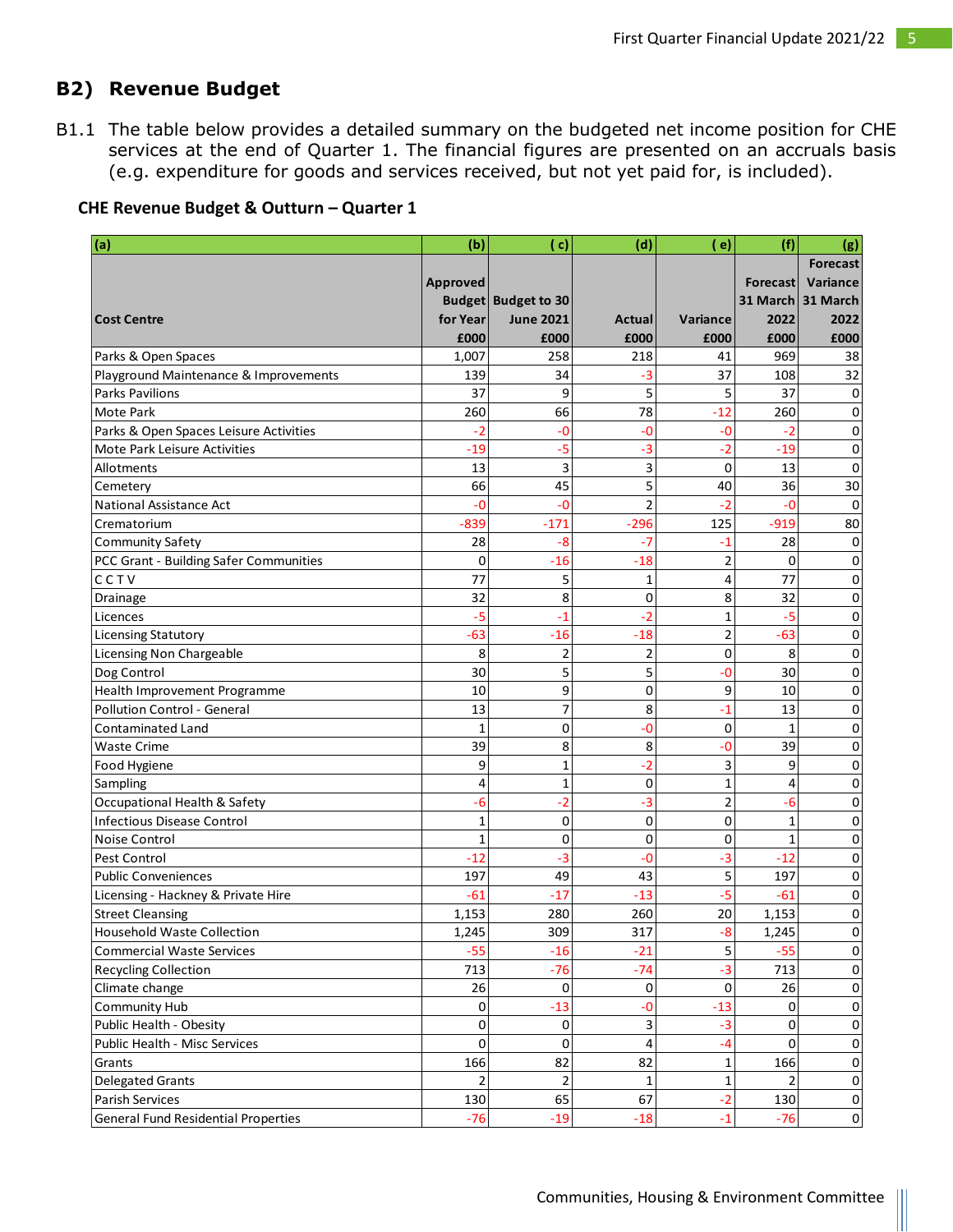| (a)                                             | (b)             | ( c)                       | (d)          | ( e)           | (f)            | (g)               |
|-------------------------------------------------|-----------------|----------------------------|--------------|----------------|----------------|-------------------|
|                                                 |                 |                            |              |                |                | <b>Forecast</b>   |
|                                                 | <b>Approved</b> |                            |              |                | Forecast       | Variance          |
|                                                 |                 | <b>Budget Budget to 30</b> |              |                |                | 31 March 31 March |
| <b>Cost Centre</b>                              | for Year        | <b>June 2021</b>           | Actual       | Variance       | 2022           | 2022              |
|                                                 | £000            | £000                       | £000         | £000           | £000           | £000              |
| <b>Strategic Housing Role</b>                   | 15              | 3                          | 4            | -1             | 15             |                   |
| Housing Register & Allocations                  | 11              | 9                          | 1            | 9              | 11             | 0                 |
| <b>Private Sector Renewal</b>                   | $-47$           | $\mathbf{1}$               | $\mathbf 0$  | 1              | $-47$          | 0                 |
| <b>HMO Licensing</b>                            | -20             | -5                         | -7           | $\mathbf{1}$   | -20            | 0                 |
| <b>Homeless Temporary Accommodation</b>         | 398             | 99                         | 63           | 36             | 304            | 94                |
| <b>Homelessness Prevention</b>                  | 183             | $-837$                     | $-860$       | 23             | 183            | 0                 |
| Predictive Analysis and Preventing Homelessness | 0               | 0                          | 0            | $\mathbf 0$    | 0              | 0                 |
| <b>Aylesbury House</b>                          | 15              | 5                          | -3           | 8              | 15             | 0                 |
| Magnolia House                                  | 3               | $\mathbf{1}$               | $-11$        | 12             | 3              | 0                 |
| <b>St Martins House</b>                         | 0               | $-1$                       | $-1$         | 1              | $\Omega$       | 0                 |
| Marsham Street                                  | 61              | 15                         | 11           | 4              | 61             | 0                 |
| Sundry Temporary Accomm (TA) Properties         | -4              | $\overline{2}$             | -5           | 7              | -4             | 0                 |
| Pelican Court (Leased TA Property)              | 0               | $\mathbf 0$                | $\mathbf{1}$ | $-1$           | 0              | 0                 |
| 2 Bed Property - Temporary Accommodation        | $-44$           | -11                        | $-11$        | -0             | $-44$          | 0                 |
| 3 Bed Property - Temporary Accommodation        | $-71$           | $-17$                      | $-25$        | 9              | $-71$          | 0                 |
| 4 bed Property - Temporary Accommodation        | $-1$            | 1                          | $-6$         | 7              | $-1$           | 0                 |
| 1 Bed Property- Temporary Accommodation         | 3               | $\mathbf{1}$               | $-1$         | $\overline{2}$ | 3              | 0                 |
| <b>Housing First Project</b>                    | 0               | 0                          | $-0$         | 0              | 0              | 0                 |
| Supported Accommodation                         | $-12$           | $-3$                       | 3            | -6             | $-12$          | 0                 |
| The Trinity Foyer                               | 3               | $\mathbf{1}$               | 11           | $-10$          | 3              | 0                 |
| Chillington House                               | $-6$            | $-2$                       | $-2$         | 0              | -6             | 0                 |
| Long Lease Properties                           | 0               | 0                          | $-1$         | 1              | $\Omega$       | 0                 |
| Marden Caravan Site (Stilebridge Lane)          | 19              | 5                          | 8            | -3             | 19             | 0                 |
| Ulcombe Caravan Site (Water Lane)               | $\overline{7}$  | $-1$                       | 10           | $-11$          | $\overline{7}$ | 0                 |
| Head of Environment and Public Realm            | 110             | 27                         | 9            | 19             | 110            | 0                 |
| <b>Bereavement Services Section</b>             | 257             | 65                         | 58           | 7              | 257            | 0                 |
| Community Partnerships & Resilience Section     | 392             | 82                         | 72           | 10             | 392            | 0                 |
| <b>Licensing Section</b>                        | 115             | 29                         | 26           | 3              | 115            | 0                 |
| <b>Environmental Protection Section</b>         | 272             | 68                         | 68           | -0             | 272            | 0                 |
| Food and Safety Section                         | 267             | 67                         | $-95$        | 162            | 267            | 0                 |
| <b>Depot Services Section</b>                   | 807             | 201                        | 189          | 12             | 807            | 0                 |
| <b>Biodiversity &amp; Climate Change</b>        | 62              | 15                         | 13           | $\mathbf{a}$   | 62             | $\Omega$          |
| Head of Housing & Community Services            | 110             | 28                         | 27           | 0              | 110            | 0                 |
| <b>Homechoice Section</b>                       | 217             | $-1$                       | $-12$        | 11             | 217            | 0                 |
| Housing & Inclusion Section                     | 420             | $-135$                     | $-112$       | $-23$          | 420            | 0                 |
| Housing & Health Section                        | 275             | $-57$                      | $-78$        | 21             | 275            | 0                 |
| <b>Housing Management</b>                       | 282             | $-20$                      | $-19$        | -1             | 282            | 0                 |
| Homelessness Outreach                           | 4               | $-274$                     | $-265$       | $-8$           | 4              | 0                 |
| Salary Slippage                                 | $-194$          | $-48$                      | 0            | $-48$          | $-194$         | 0                 |
| Fleet Workshop & Management                     | 225             | 56                         | 47           | 10             | 225            | 0                 |
| <b>MBS Support Crew</b>                         | $-59$           | $-15$                      | $-14$        | $-1$           | $-59$          | 0                 |
| Grounds Maintenance - Commercial                | $-131$          | $-33$                      | $-74$        | 41             | $-173$         | 42                |
| <b>Total</b>                                    | 8,212           | 209                        | $-350$       | 558            | 7,896          | 316               |

- B1.2 The table shows that at the end of the first quarter overall net expenditure for the services reporting to SPI is -£0.350m, compared to the approved profiled budget of £0.209m, representing an underspend of £0.558m.
- B1.3 The table indicates that in certain areas, significant variances to the budgeted income levels have emerged during the first quarter of the year. The reasons for the more significant variances are explored in section B2 below.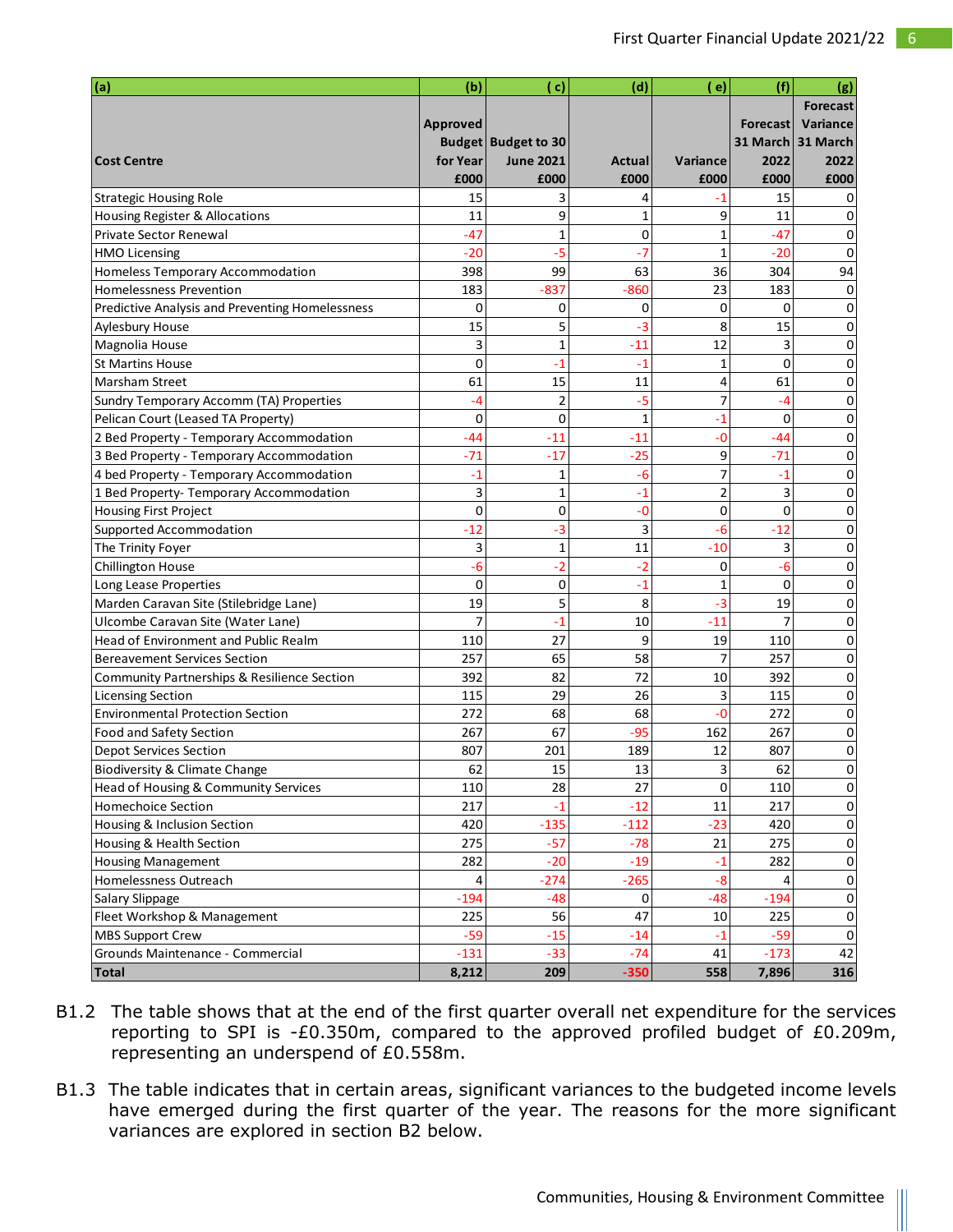### **B2) Variances**

B2.1 The committee was impacted by the effects of Covid-19. Income from the Crematorium continues to be high due to the ongoing demand for the service, and while demand for temporary accommodation continues there has been a reduction in the cost of providing the service because of the properties that the Council has purchased to specifically deal with this issue.

|                                                                         | <b>Positive</b> | <b>Adverse</b>  | Year End        |
|-------------------------------------------------------------------------|-----------------|-----------------|-----------------|
|                                                                         | Variance        | <b>Variance</b> | <b>Forecast</b> |
|                                                                         | Q1              | Q1              | <b>Variance</b> |
| <b>Communities, Housing &amp; Environment Committee</b>                 |                 | £000            |                 |
| <b>Crematorium</b> $-$ There continues to be a higher than normal level | 40              |                 | 80              |
| of demand for the service, and memorial sales are also higher than      |                 |                 |                 |
| forecast. It should be noted that the recent rises in gas prices may    |                 |                 |                 |
| push up operating costs and this could potentially reduce the           |                 |                 |                 |
| forecast year-end variance.                                             |                 |                 |                 |
| Homeless Temporary Accommodation - Costs have reduced due               | 36              |                 | 94              |
| to the increase on the Council's own properties that were               |                 |                 |                 |
| specifically purchased to deal with homeless families. Use has also     |                 |                 |                 |
| been made of other Council and Maidstone Property Holdings              |                 |                 |                 |
| properties.                                                             |                 |                 |                 |
| Food & Safety Section $-A$ number of Covid-related grants are held      | 162             |                 | $\Omega$        |
| in this section that have yet to be spent. These are Test & Trace       |                 |                 |                 |
| Support, Compliance & Enforcement and Test & Trace Door                 |                 |                 |                 |
| Knocking Service.                                                       |                 |                 |                 |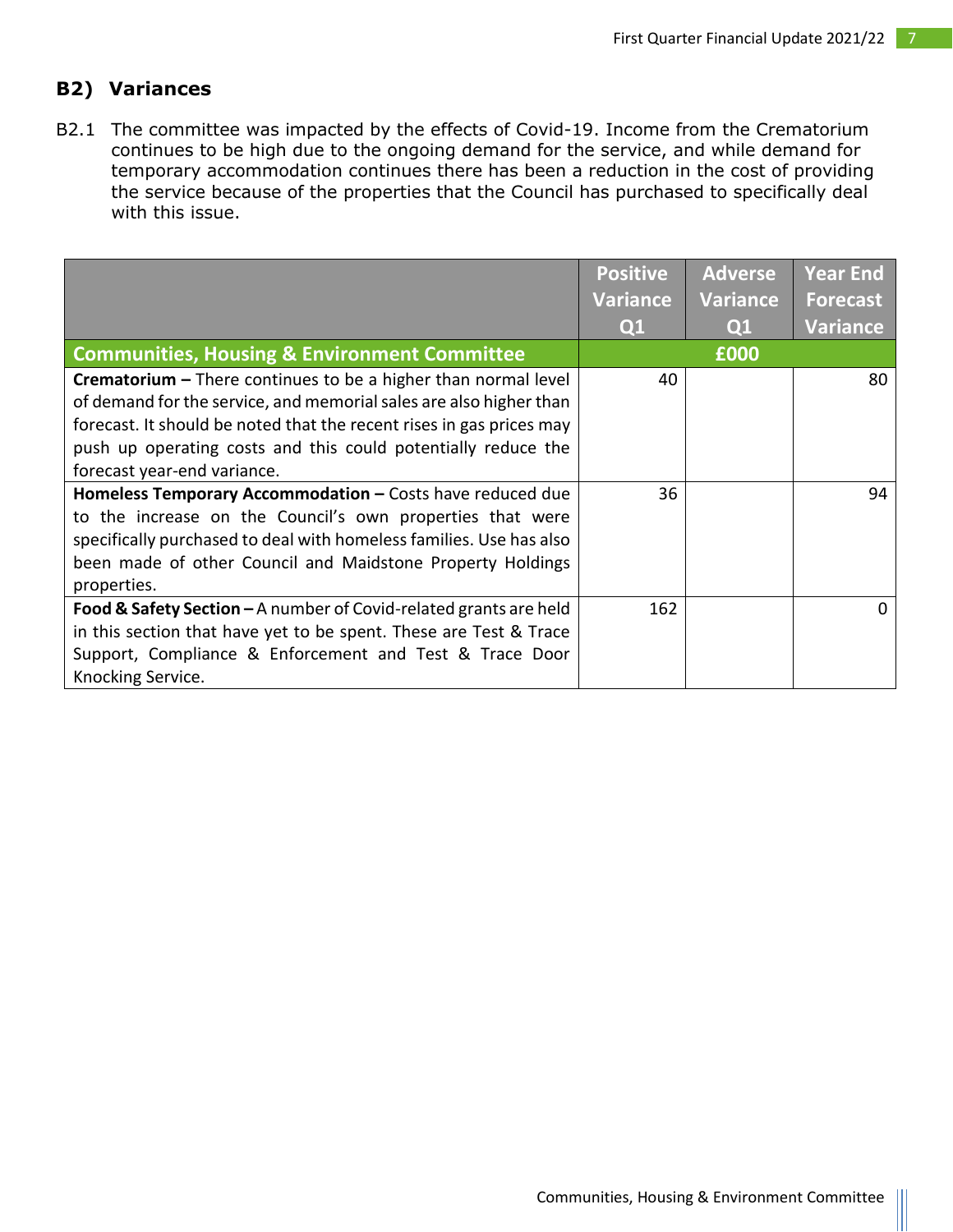

## First Quarter Capital Budget 2021/22